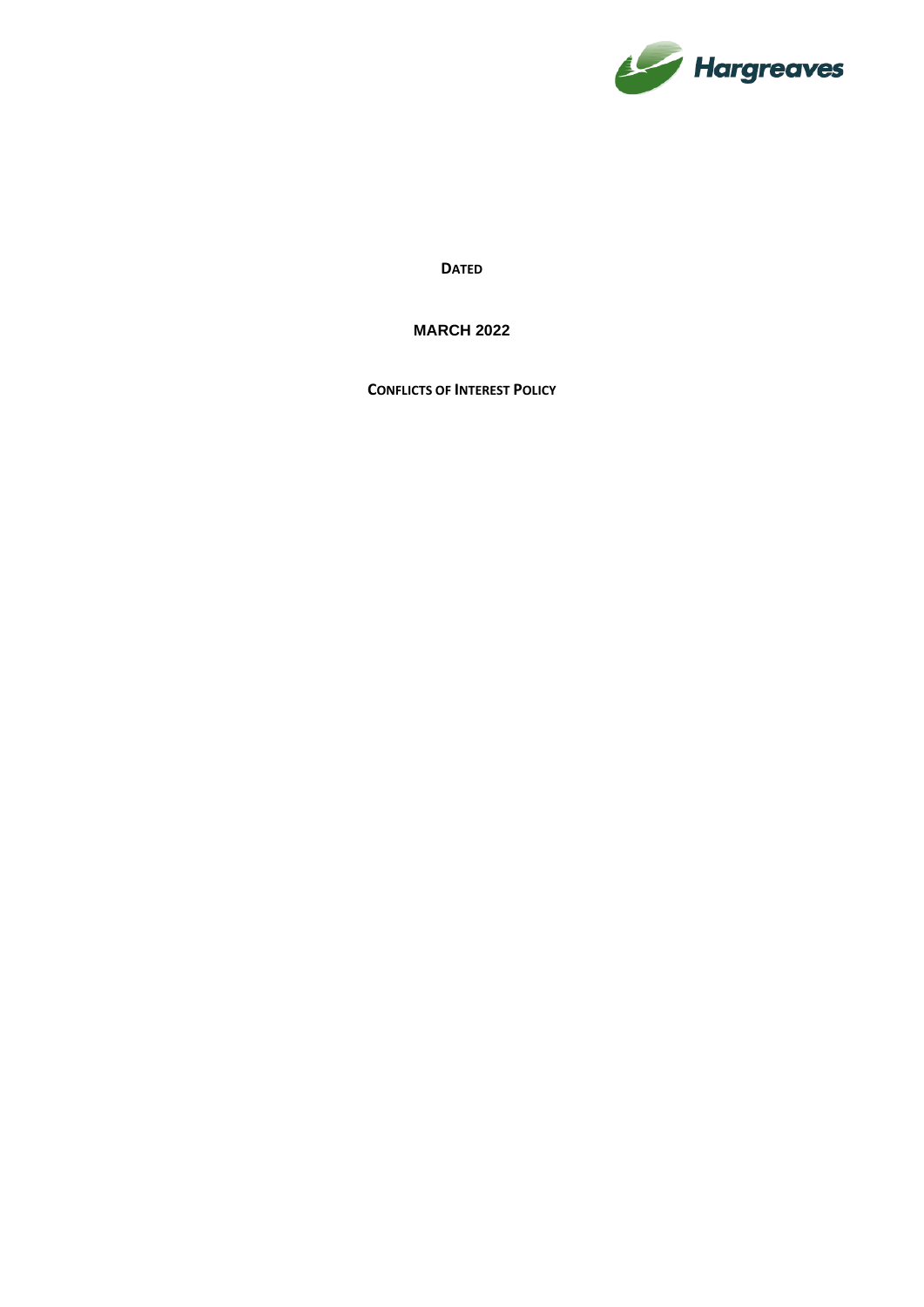#### Contents

| 3. |  |  |  |  |
|----|--|--|--|--|
| 4. |  |  |  |  |
| 5. |  |  |  |  |
|    |  |  |  |  |
| 7. |  |  |  |  |
|    |  |  |  |  |
|    |  |  |  |  |
|    |  |  |  |  |
|    |  |  |  |  |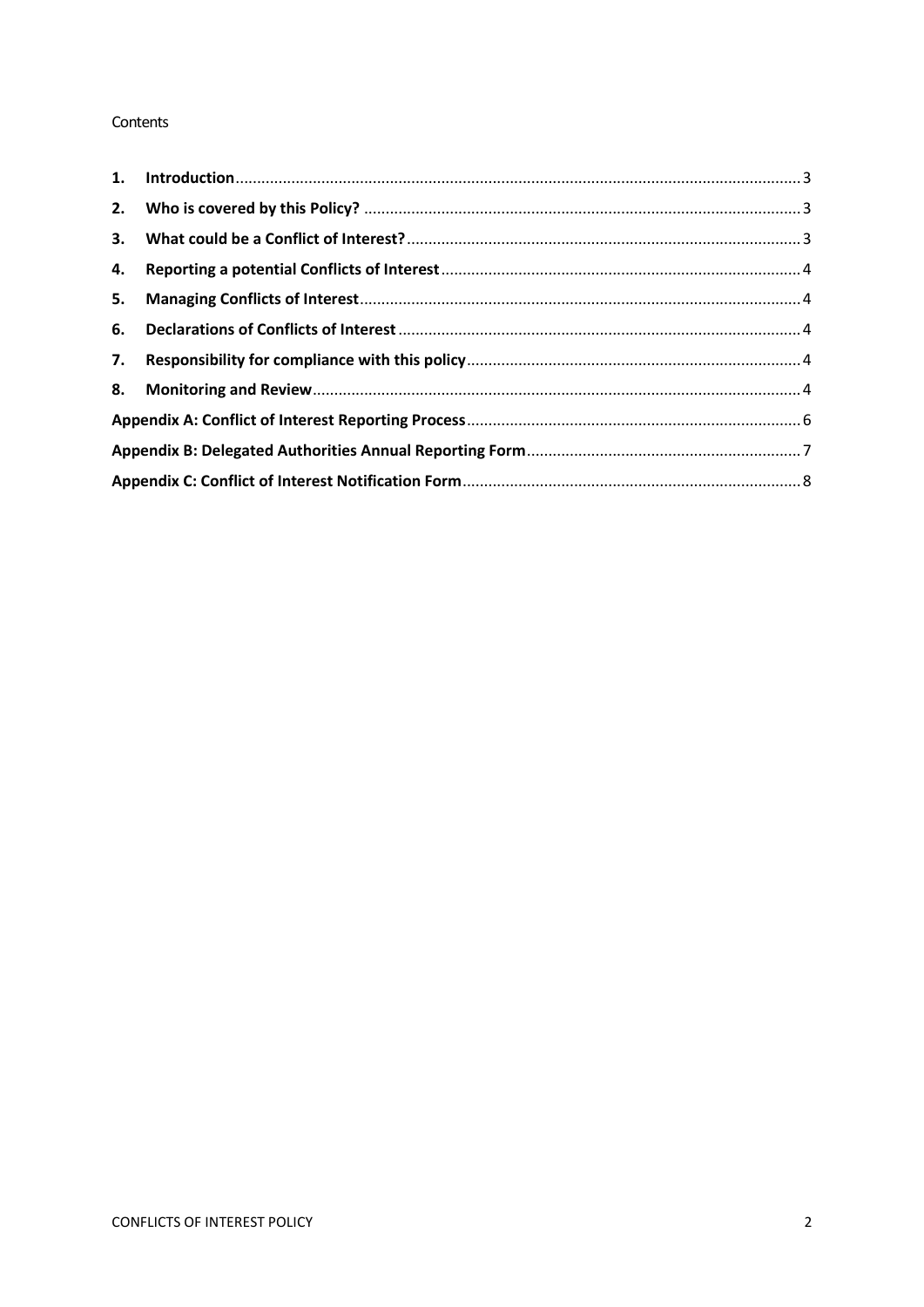## <span id="page-2-0"></span>**1. Introduction**

Identifying and reporting Conflicts of Interests is the responsibility of all Representatives within Hargreaves Services plc and its subsidiary companies (the **Group**).

A **Representative** means employees, workers, directors, agents, consultants, contractors or other third parties employed or engaged by the Group.

A **Conflict of Interest** is a situation where a Representative is able, may be able or is perceived to be able to gain personal benefit from actions taken in their employment with or engagement by a Group company.

The Group is committed to ensuring that its Representatives conduct business, on its behalf, in a way that:

- helps protect the integrity of the Group's decision-making process;
- enables those engaged in business with the Group, such as customers and suppliers, to have confidence in its integrity; and
- protects the integrity and reputation of its Representatives.

By being aware of and adhering to this policy, Representatives will be better able to conduct their business in this way.

This policy should be read in conjunction with other policies which provide details of regulatory and compliance matters, such as the Group's Anti-corruption and Bribery Policy, Whistleblowing Policy, and Fraud Risk Management Policy.

This policy does not form part of any employee's contract of employment and we may amend it at any time.

### <span id="page-2-1"></span>**2. Who is covered by this Policy?**

<span id="page-2-2"></span>This policy applies to all Representatives who have dealing with or on behalf of the Group.

### **3. What could be a Conflict of Interest?**

Conflicts of Interest commonly arise and do not necessarily present a problem for the Group if they are quickly reported and openly and effectively managed. It is each Representative's responsibility to ensure that they flag any Conflicts of Interest as soon as they are aware of them. Failure to report a Conflict of Interest could result in disciplinary action, including dismissal.

### **Potential Conflicts of Interest**

Common examples of Conflicts of Interest include:

- a Representative hiring or supervising a relative or close friend;
- a Representative promoting a supplier they have a business interest or shareholding in;
- a Representative providing consultancy work or advice to a Group customer or supplier; or
- a personal relationship between Representatives.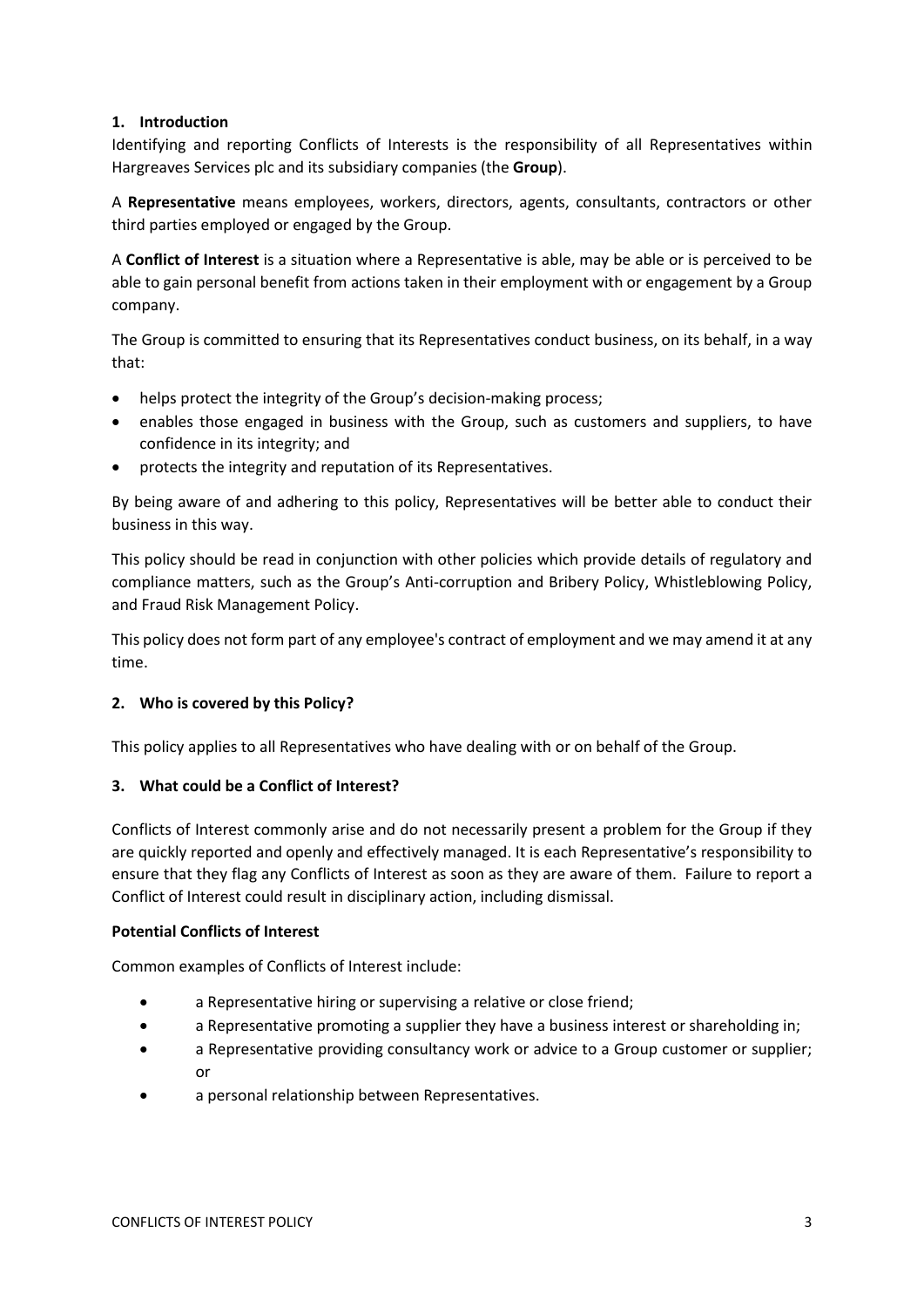## <span id="page-3-0"></span>**4. Reporting a potential Conflicts of Interest**

The Group and its Representatives can help manage Conflicts of Interest by reporting all Conflicts of Interest as soon as they are aware of them, regardless of whether the Conflict of Interest relates to themselves or others.

The Conflict of Interest should be reported by the individual who identifies the Conflict of Interest, using process identified in Appendix A.

## <span id="page-3-1"></span>**5. Managing Conflicts of Interest**

Once a Conflict of Interest has been reported, the relevant person (i.e. the Business Unit managing director, Group FD or Group CEO) will consider (with advice from Group Legal) on how best to manage the Conflict of Interest. This may include an independent person designated to investigate the Conflict of Interest.

How a Conflict of Interest is managed will depend on the facts of each case but will have regard to:

- the nature of the Conflict of Interest;
- whether the Conflict of Interest will realistically impair a Representative's capacity to impartially participate in decision making or conduct business on behalf of the Group in an appropriate way; or
- whether there is a possibility of creating an appearance of improper conduct that might impair confidence in or the reputation of the Group and/or its Representatives.

A Conflict of Interest may be managed in a number of different ways, including finding alternative ways of doing business to avoid or mitigate the effect of the Conflict of Interest.

## <span id="page-3-2"></span>**6. Declarations of Conflicts of Interest**

In addition to reporting any Conflict of Interest, all Group board directors and Business Unit managing directors are required, on an annual basis, to declare that they are not aware of any Conflicts of Interest, or provide the details of any known Conflicts of Interest using the relevant form attached at Appendix B (even if they have previously been reported during the preceding year). A reported Conflict of Interest will be entered into the Group's 'Register of Interests' log held by Group Legal, who will collate all of the responses and provide a list of conflicts annually to the Audit & Risk Committee.

### <span id="page-3-3"></span>**7. Responsibility for compliance with this policy**

The Group's board of directors has overall responsibility for ensuring this policy complies with the Group's legal and ethical obligations and standards.

Each Business Unit MD, supported by Business Unit HR, (or the FD in the case of Group central functions) has primary and day-to-day responsibility for implementing this policy within their respective parts of the business. This will include monitoring the policy's use and effectiveness and dealing with any queries relating to it.

### <span id="page-3-4"></span>**8. Monitoring and Review**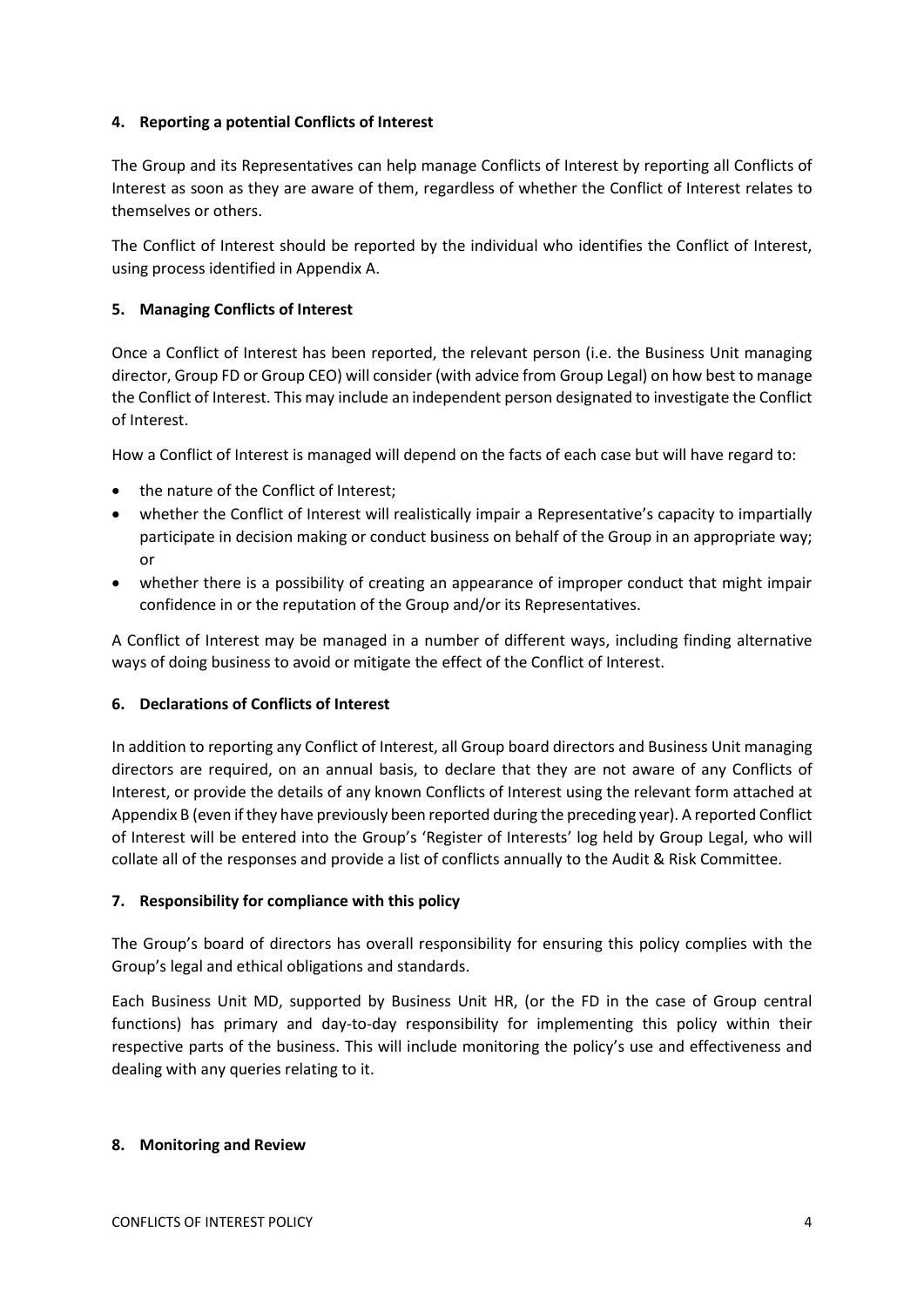The Group's Audit & Risk Committee will monitor the effectiveness and review the implementation of this policy, regularly considering its suitability, adequacy and effectiveness. Any improvements identified will be made as soon as possible. Internal control systems and procedures will be subject to routine internal audits to provide additional assurance that they are effective in countering Conflicts of Interest.

Approved by the Board of Hargreaves Services plc

SParit

R McDowell Chairman March 2022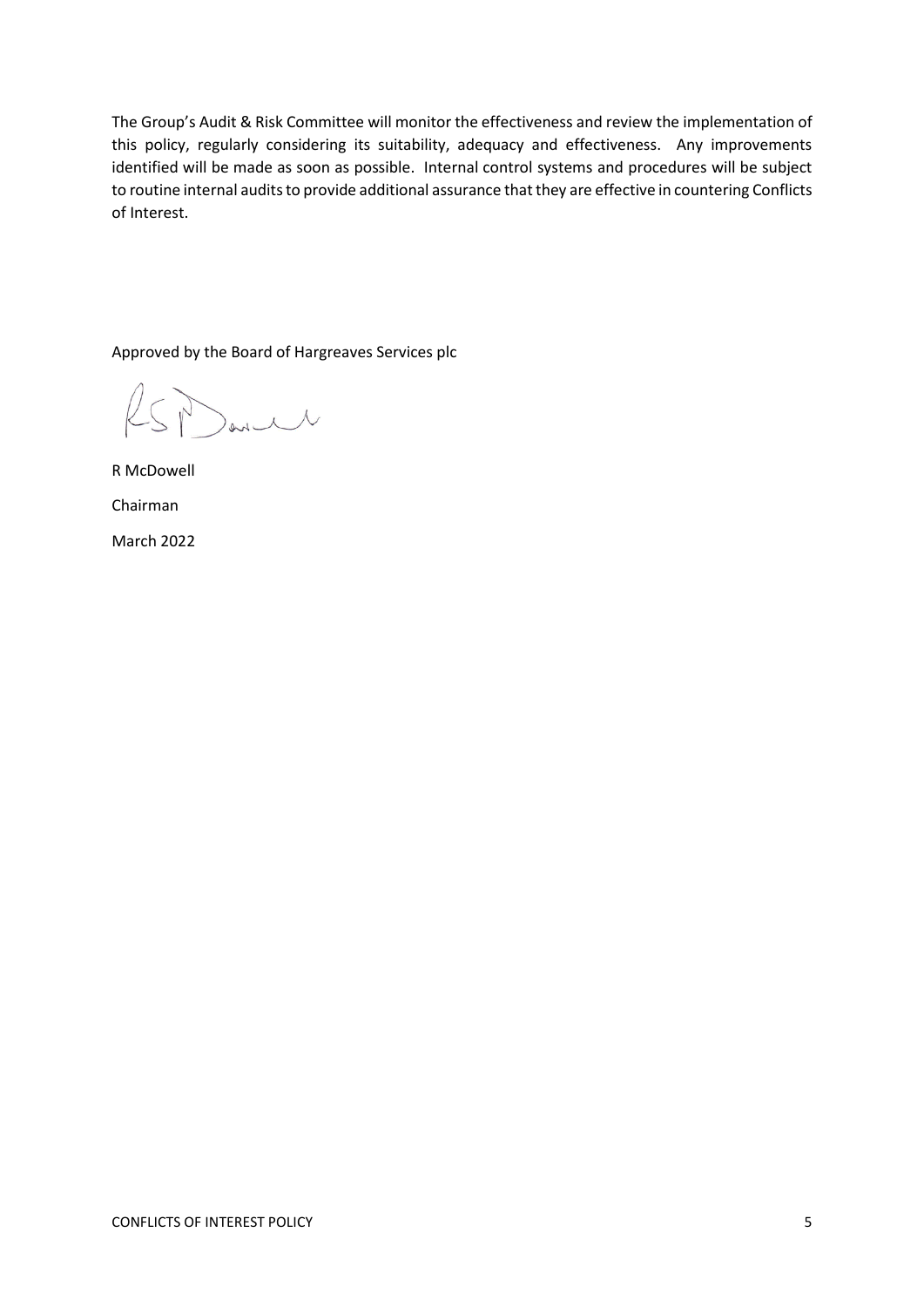## <span id="page-5-0"></span>**Appendix A: Conflict of Interest Reporting Process**

- All Representatives should report a Conflict of Interests as soon as reasonably practicable after becoming aware of it.
- The Representative should complete the Conflict of Interests Notification Form, as set out in Appendix C, and submit it to either: (i) the Representative's line manager (who will forward to the Business Unit managing director); or (ii) the Business Unit managing director.
- The Business Unit managing director will forward the Conflict of Interests Notification Form to Group Legal.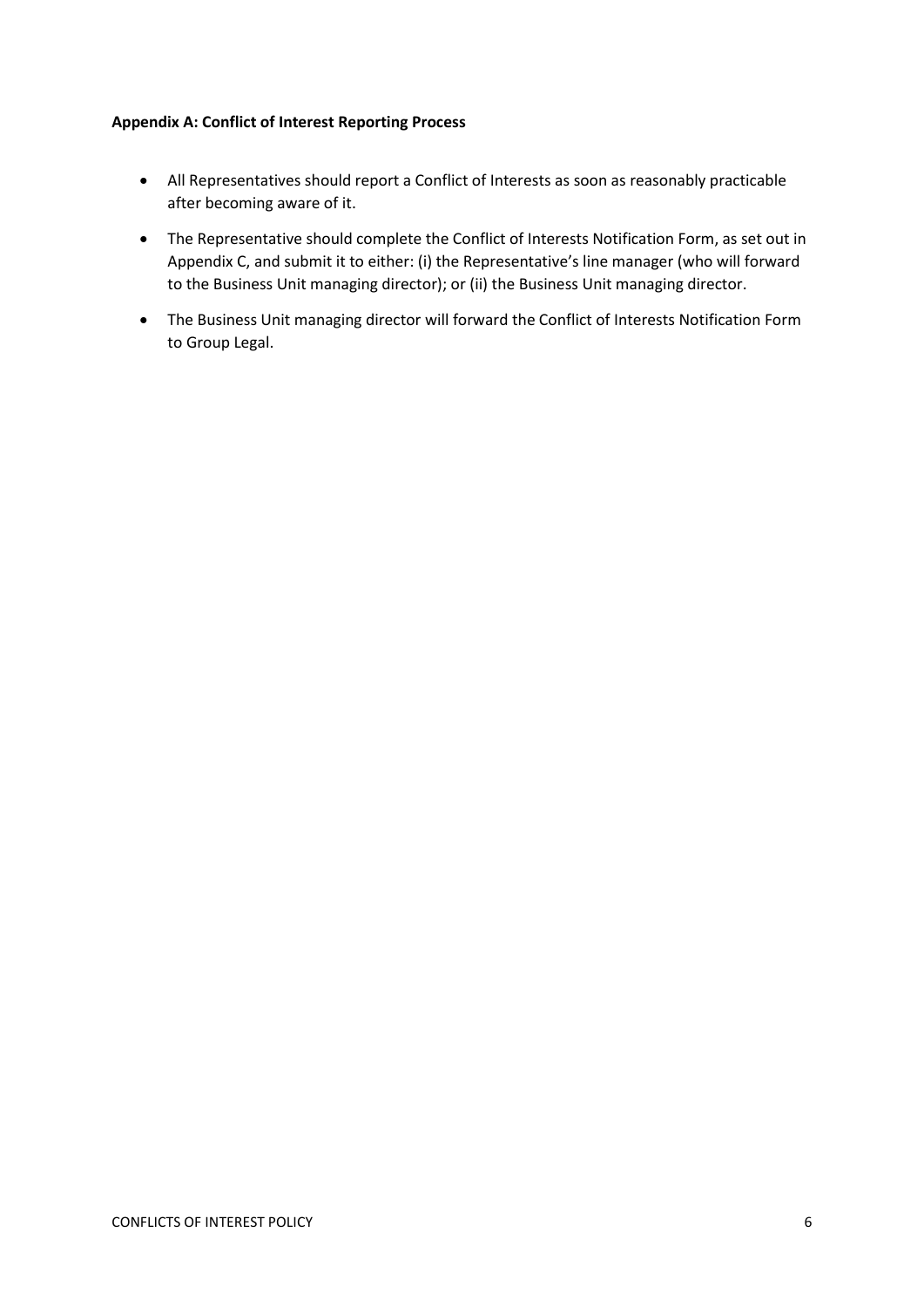<span id="page-6-0"></span>**Appendix B: Board Director and Business Unit Managing Director Annual Reporting Form** 

| Declaration of Conflict of Interests                                                                                                                                                                                                                                                     |  |                        |                                     |  |  |  |  |
|------------------------------------------------------------------------------------------------------------------------------------------------------------------------------------------------------------------------------------------------------------------------------------------|--|------------------------|-------------------------------------|--|--|--|--|
| This form must be completed by all board directors and Business Unit managing directors and<br>submitted to Group Legal on an annual basis.                                                                                                                                              |  |                        |                                     |  |  |  |  |
| All Conflicts of Interests will be reported to the Group's Audit & Risk Committee annually.                                                                                                                                                                                              |  |                        |                                     |  |  |  |  |
| (Defined terms used in this declaration shall have the same meaning as detailed in the Conflicts of<br>Interest Policy).                                                                                                                                                                 |  |                        |                                     |  |  |  |  |
|                                                                                                                                                                                                                                                                                          |  |                        |                                     |  |  |  |  |
| Name:                                                                                                                                                                                                                                                                                    |  |                        |                                     |  |  |  |  |
| Job title:                                                                                                                                                                                                                                                                               |  |                        |                                     |  |  |  |  |
| <b>Business Unit:</b>                                                                                                                                                                                                                                                                    |  |                        |                                     |  |  |  |  |
|                                                                                                                                                                                                                                                                                          |  |                        |                                     |  |  |  |  |
|                                                                                                                                                                                                                                                                                          |  | Declaration            |                                     |  |  |  |  |
| As a board director or a Business Unit managing director, I understand that I am required to either<br>declare on an annual basis that I am not aware of any Conflicts of Interest, or provide the details<br>of any Conflicts of Interest (even if they have been previously reported). |  |                        |                                     |  |  |  |  |
| As of the date below, I declare that to the best of my knowledge I am not aware of any<br>0<br>Conflicts of Interest in discharging my duties within the Group.                                                                                                                          |  |                        |                                     |  |  |  |  |
| I would like to declare the following Conflicts of Interest arising from the discharge of my<br>$\Box$<br>duties within the Group:                                                                                                                                                       |  |                        |                                     |  |  |  |  |
| Person or organisation                                                                                                                                                                                                                                                                   |  | Nature of the conflict | Previously<br>reported?<br>(Yes/No) |  |  |  |  |
|                                                                                                                                                                                                                                                                                          |  |                        |                                     |  |  |  |  |
|                                                                                                                                                                                                                                                                                          |  |                        |                                     |  |  |  |  |
|                                                                                                                                                                                                                                                                                          |  |                        |                                     |  |  |  |  |
|                                                                                                                                                                                                                                                                                          |  |                        |                                     |  |  |  |  |
| Job Title:                                                                                                                                                                                                                                                                               |  |                        |                                     |  |  |  |  |
| Reported to:                                                                                                                                                                                                                                                                             |  |                        |                                     |  |  |  |  |
| Date:                                                                                                                                                                                                                                                                                    |  |                        |                                     |  |  |  |  |
| Signed:                                                                                                                                                                                                                                                                                  |  |                        |                                     |  |  |  |  |
|                                                                                                                                                                                                                                                                                          |  |                        |                                     |  |  |  |  |